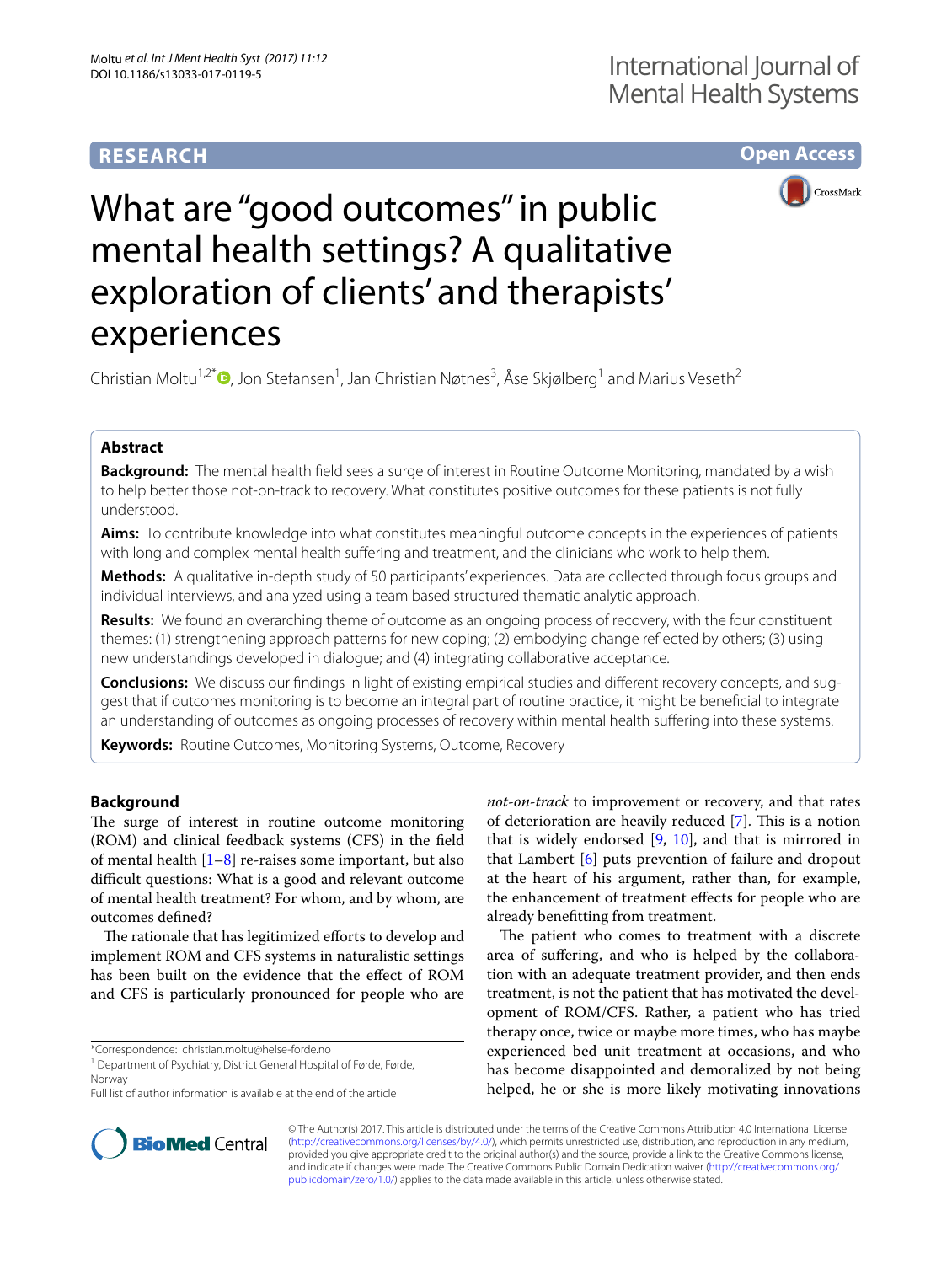to help prevent treatment failure. However, are relevant outcomes the same for this person, as for the person with the more short-term linear recovery process?

What is a good outcome in mental health treatment settings, considered from the patient perspective? Connolly and Strupp [\[11\]](#page-9-3) analyzed the responses of 80 patients in the Vanderbilt Psychotherapy Research Project [[12\]](#page-9-4) and found 90 initial patient reported outcomes. From these, they abstracted the clusters of (a) improved symptoms, (b) improved self-understanding, (c) improved self-confidence, and (d) greater self-definition. Klein and Elliott [[13\]](#page-9-5) analyzed 107 client change interviews, collected from 40 patients undergoing process experiential therapies. Data collection points were during therapy and at 6- and 18-month follow up. Results show that under the two overarching domains *changes within the self* and *changes in situation*, the authors report the patient reported outcome clusters of (a) affective change, (b) self-improvement, (c) experiential processing, (d) life functioning, and (e) interpersonal relationships. Each cluster consists of parts that notably are fitting Connolly and Strupp's [[11](#page-9-3)] themes, except that Klein and Elliott's [[13\]](#page-9-5) results focus more on better experiential/emotional processing and higher interpersonal trust and acceptance. Outcomes that relate to stronger agency and greater autonomy, such as Connolly and Strupps *improved self*-*definition* and *improved self*-*confidence,* and Klein and Elliott's *life functioning,* are present in both studies, but not sorted under that theme in themselves. Moreover, Binder et al. [[14\]](#page-9-6) collected experiences of 10 former psychotherapy patients through in-depth interviews, and studied what constitutes good outcomes. They report four clusters or themes from their analyses, (a) new ways of relating to others, (b) reduced symptomatic distress, (c) better self-understanding/insight, and (d) acceptance and value of self.

Between the three of these studies, it is apparent that, from patients' experiences, symptom relief is but one of four or five overarching relevant domains in considering what a meaningful outcome concept is. Nonetheless, the point that Connolly and Strupp makes [\[11](#page-9-3)], and that is iterated by Binder et al. [[14](#page-9-6)], that psychotherapy research has strongly emphasized and continue to overemphasize discrete symptomatic relief in common outcome measures, seems as important as ever.

Particularly so now, we argue, as continuous outcomes monitoring is becoming a greater part of routine clinical practice. Studies of the patients' perspectives on outcome cited above are tied to a psychotherapy research paradigm, whereas a substantial group of patients in ordinary clinical settings will have psychotherapy as only one of several contexts in their collaboration with the treatment provider. ROM/CFS are substantially motivated by helping better the patient group most vulnerable to drop-out and deterioration.

This is a group with complex suffering who also often take part in bed unit treatment, community based approaches and integrative treatment, and for whom outcome might not simply be conceptualized by getting rid of symptoms.

Solstad et al. [[15](#page-9-7)] meta-synthesized existing qualitative literature on the patient perspective on outcomes monitoring, and report that results of the included 16 studies converge around, as one of four meta-themes, that outcome monitoring needs to capture complexity. Outcome measures might generally be overemphasizing symptomatic distress, and underemphasizing situational, functional and contextual domains of outcomes. This possible bias points toward a need for developing more knowledge regarding meaningful outcome concepts for patients with more complex and long-standing suffering. A similar point is made by Friedlander et al. [[16](#page-9-8)] in their discussion of treatment processes with patients with severe mental disorders. If ROM/CFS is going to be implemented broadly in naturalistic settings, people with these kinds of suffering need to be part of the picture.

On this background, we found the need to study the research questions: What do people, who have experience as patients in public mental health clinics, who have had multiple efforts at individual therapy processes, and who have had multiple experiences from hospitalized treatment, experience as meaningful positive outcomes? What do clinicians, individual therapists and specialized ward nurses, experience as meaningful good outcomes for these groups of people?

#### **Methods**

#### **Methodological approach**

Epistemological correspondence between what is to be studied and the method one studies it by is vital to the quality, relevance and validity of any scientific claim [\[17](#page-9-9)]. In this project we aim to explore experiences to discover phenomena relevant to our question about what constitutes good outcomes in public mental health settings. As such, the study is phenomenological [\[18](#page-9-10)] in its open exploratory and experiential focus. However, our access to explore these experiences is through language in different interview formats. What is generally provided in in-depth interviews are personal narratives and symbolized experiences. This kind of knowledge is hermeneutic [[19\]](#page-9-11). This study thus has both hermeneutic and phenomenological aspects, and must therefore sail under hermeneutic-phenomenological epistemological flags [[20](#page-9-12), [21\]](#page-9-13). In the practical process of carrying out a study, the phenomenological elements are most pronounced in preparatory phases, as attitudes of openness, and in the relational meeting of interviews, whereas the hermeneutic elements are most pronounced during transcription and analytic phases [[22\]](#page-9-14).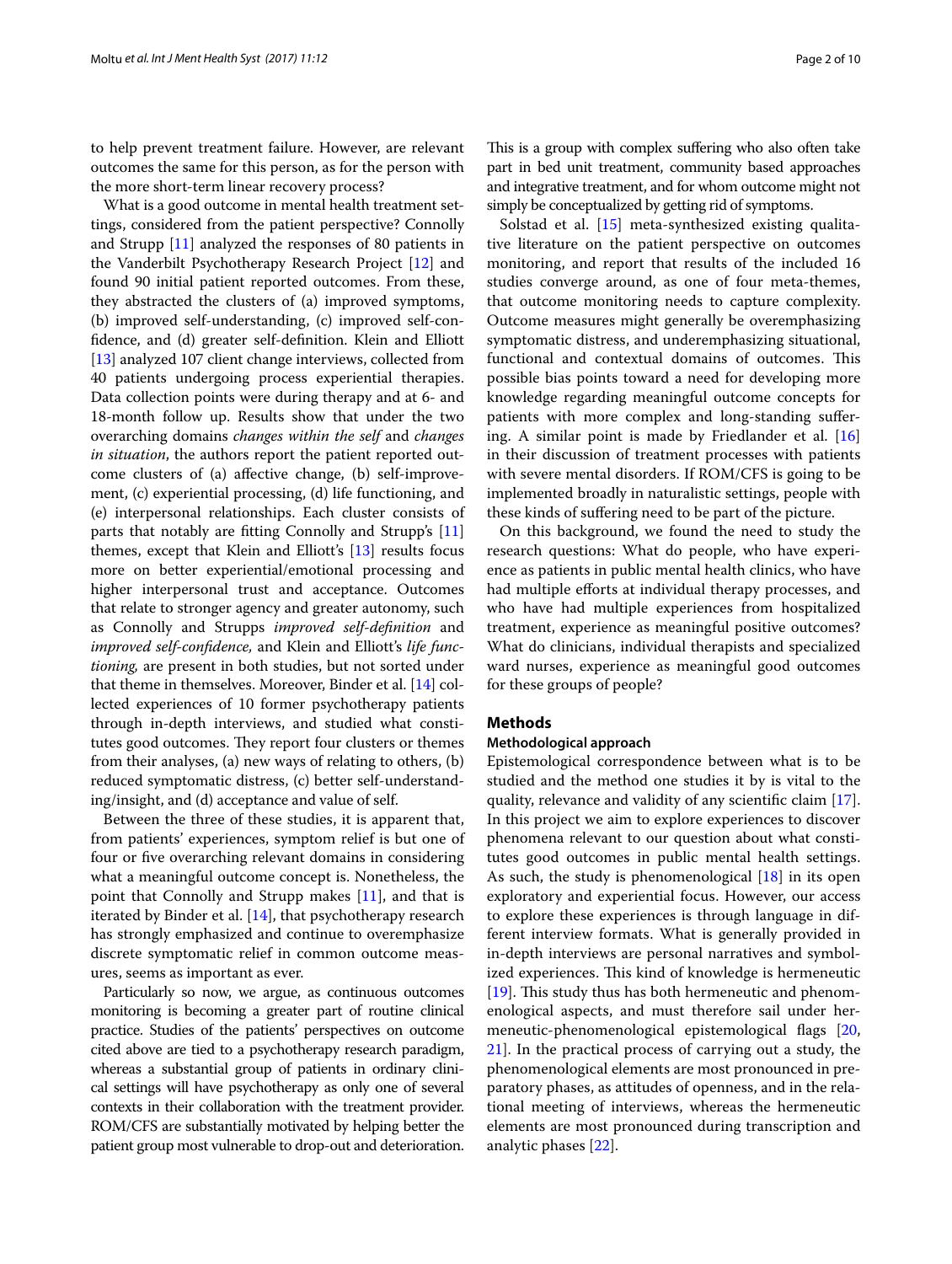#### **Setting**

The study was organized from Helse Førde Health Trust, a public hospital trust in the western region of Norway. Førde Health Trust provides specialized somatic and mental health services to the general population in the region, comprises multiple clinical sites and has about 3000 employees. Data was primarily collected from three sites at the Department of Mental Health at the District General Hospital of Førde, Norway. Data from a reference focus group was collected at the Division of Mental Health and Addictions, Oslo University Hospital, Oslo, Norway.

#### **Participants**

To study our research questions, we chose to collect data from a variety of perspectives, and search for core themes across these perspectives. We chose to include professionals, in addition to the patients, to have multiple perspectives and experiences in the analysis of this complex field. The first-person experiences of patients are the primary data, and the clinicians' experiences are secondary in the analyses. 50 participants contributed to this study. They were 18 patients (six with mental health problems in one focus group, seven with mental health and addiction problems in one focus group, and five with mental health problems in individual in-depth interviews), 12 specialized psychiatric nurses, and 20 individual therapists (six psychiatrists, eight clinical psychologists, six individual therapists with other education).

We recruited patients to the study by sending an invitational letter to individual therapists in a public mental health clinic consisting of two outpatient clinics and four hospital bed units. The letter stated the purpose and design of the study explicitly. Along with this letter, therapists were asked to inform and invite patients they met to the study. As we aimed to study perspectives of a heterogeneous sample of patients, we established wide inclusion criteria: Any patient, who was presently in ongoing treatment for a mental health and or addiction problem at the District General Hospital of Førde could be included, if they based on full information experienced that they wanted to be interviewed, either in focus group the setting or the individual interview. One exclusion criteria was used to ensure participant safety: Patients who were actively psychotic at the time of the study could not be invited. Having a diagnosis of a psychiatric disorder with psychotic symptoms was not an exclusion criterion in itself, if the patient was in a stable non-psychotic phase. As the study aims for a heterogeneous trans diagnostic sample to explore and analyze common themes, a detailed collection of diagnostic information was not registered. As a group, patient participants in this study had experiences with the more severe end of mental health suffering, with experiences of both outpatient and hospitalized treatment modalities.

We recruited professionals to focus groups in the study by sending an invitational email to a convenience sample of therapists and specialized ward psychiatric nurses in the same public mental health clinic as we recruited patients from. For a reference perspective, we recruited a convenience sample of professionals for one focus group from a clinic in another part of the country. Table [1](#page-8-3) gives an overview of participant characteristics.

#### **Researchers**

CM is a clinical psychologist with nine years of experience. He holds a position as chief advisor at a public mental health clinic where he also is head of the research group for mental health research and leads multiple research projects, and he holds adjunct positions as associate professor at the Department of Clinical Psychology, University of Bergen, Norway and the Department of Health Science, Sogn og Fjordane University College. JS and JCN are clinical psychologists at the District General Hospital of Førde, Norway, and Oslo University Hospital, Oslo, Norway, respectively. ÅS is an expert-by-experience co-researcher working for the research group led by CM, contributing to many of the group's projects. MV is a clinical psychologist and associate professor at the Department of Clinical Psychology, University of Bergen, Norway.

Although the participating researchers' specific focuses vary, a shared interest in humanistic, integrative and relationally oriented approaches to mental health, and real service user participation in research and clinical settings is a common ground.

#### **Data collection method**

The main strategy for data collection in this study is the focus groups. Focus groups are a well-known strategy for collecting qualitative data [\[23](#page-9-15)[–25\]](#page-9-16). Focus group interviews are considered beneficial in exploratory studies where researchers aim to allow the participants to build on and develop each other's understanding [[23\]](#page-9-15).

Of particular importance to us in this study was to allow invited patients to voice the experiences in a way that felt safe enough for them. Since meeting with and contributing to a group interview setting is anxiety provoking for many, we also chose to offer individual interviews to patients. Five participant patients chose this option over focus groups. Individual interviews are the most common way of in-depth qualitative data collection [[22,](#page-9-14) [26,](#page-9-17) [27](#page-9-18)], and provide excellent opportunities for indepth exploration of lived experiences.

For the different interview settings, (a) focus groups with professionals, (b) focus groups with patients, and (c)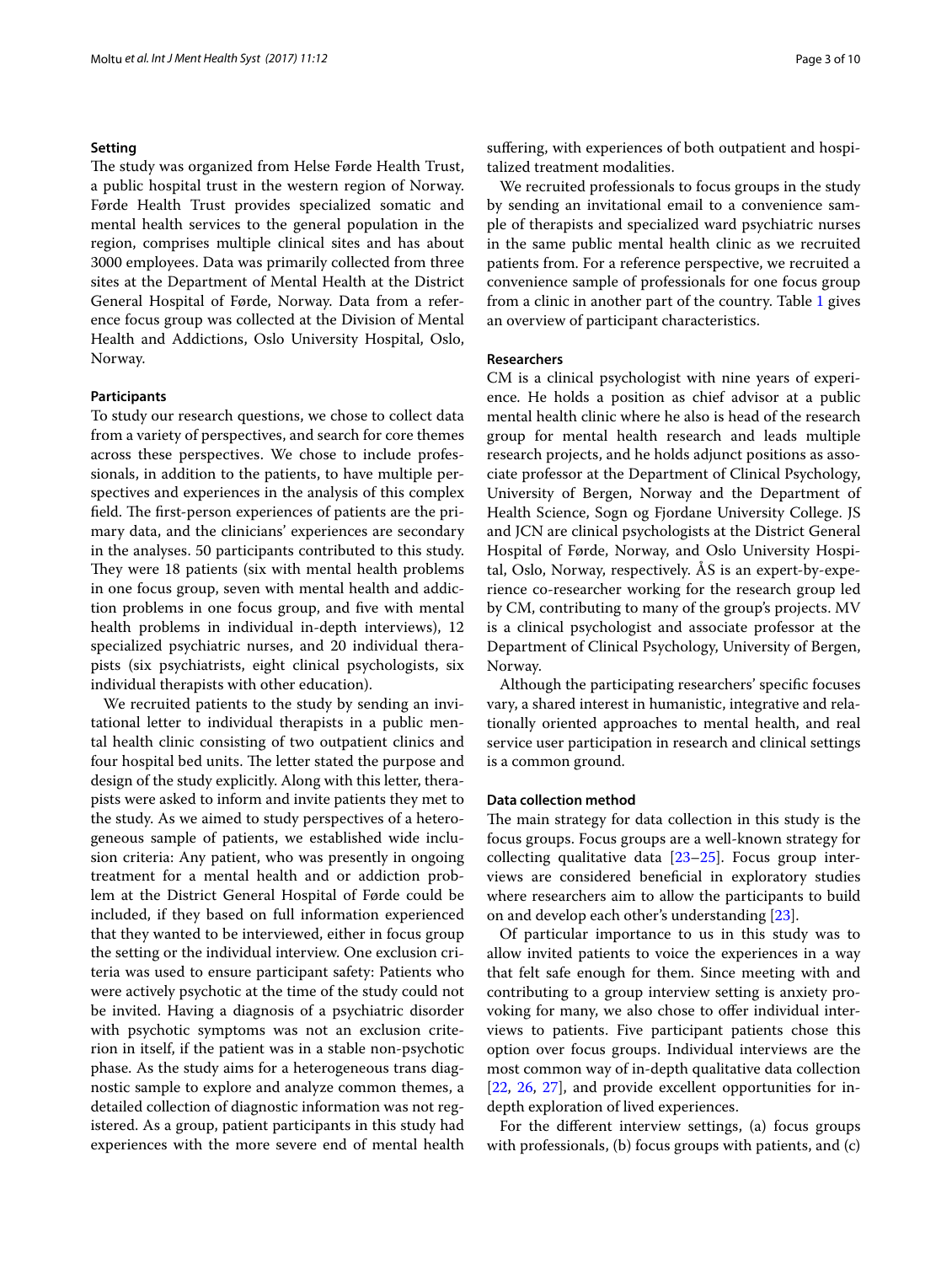individual interviews with patients, we developed interview schedules for semi-structured interviews. We aimed to balance the need for structure, that is, to make sure the interviews get at experiences that are useful in answering the research questions and that are similar enough across different interviews to allow for analyses across accounts, with the need for flexible openness, to follow the unforeseeable but interesting experiences of participants.

CM moderated three of the focus groups, the ÅS and MV moderated two focus groups and five individual interviews, JS and JCN moderated one focus group, and one focus group was moderated by a psychiatrist not authoring this paper. In sum the study builds on seven focus group interviews lasting from 1:45 to 2:10 h, including 32 professionals and 13 patients, and on five individual interviews with five patients, lasting from 37 to 72 min. We transcribed all focus group interviews and individual interviews verbatim for analyses. The full data material brought into the data analysis phase of this study thus consisted of 272 pages of single spacing transcribed text.

#### **Data analysis**

We analyzed the data through a team-based structured approach to thematic analysis [[22](#page-9-14), [28](#page-9-19)], moving through four analytic steps aiming to discover and formulate consensual themes or meaning patterns across the data material. We build on the five concepts of consensual data analysis as presented in Hill et al. [[29](#page-9-20)], namely (a) open-ended semi-structured interview schedules, (b) several analytic judges, (c) consensus about striving for thematic meaning, (d) a critical auditor, and (e) domains and cross-analyses performed. In this process, MV performed the role of the critical auditor [\[22,](#page-9-14) [29](#page-9-20)].

Concretely, the four steps of data analysis were: (1) CM, ÅS, JS and JCN individually read all the transcribed material closely to get a basic sense of the meanings, and made associative notes of possible themes or meaning patterns in the material, (2) CM, ÅS, JS and JCN met at a 2-day analytic seminar and worked toward consensually moving associations from the first individual readings to preliminary thematic structures, (3) after the analytic seminar, CM, ÅS, JS and JCN divided the full data material in equal parts and re-read in-depth for three weeks with the whole preliminary thematic structure in mind, to check for correspondence, (4) the resulting thematic structure with illustrative quotes was presented to MV who critically audited it. After MV's audit, changes were made to all the four themes.

Two separate research questions were explored in this research project. The other research question, aimed concretely at the experiences of-, and needs toward, CFSs, has been reported in a separate paper [[30\]](#page-9-21).

## **Ethical considerations**

In its scope this study is positively formulated, meaning that it addresses what positive outcome is. However, both professionals and patients who were invited to contribute to the study were asked to talk from their own concrete experiences with suffering and recovery. This might lead participants toward vulnerable and sensitive personal experiences. We were highly mindful of this in planning and carrying out the study, exemplified for example through the option of the individual interviews and offering debriefing after focus group. The project was submitted to the Regional Committees for Medical and Health Research Ethics (REC) for consideration. It was there exempted from a full formal consideration (REC 2015/620-4).

### **Results**

In this paper we report themes that were common in the experiences between both patient participants and professional participants. In our reporting we aim to give priority to the voice of the patients, but also include an illustrative professional quote under each theme to show this line of convergence. Across the participants' narratives and experiences, outcomes of mental health interventions were discussed and formulated as ongoing processes, rather than something that could be finished or ended. Similarly, when the participants discussed the meaning of *having become better, being well, or having an easier situation,* they stressed that these were *ever ongoing processes.* Thus, an important overall finding is that participants discussed outcomes, they described recovery more as a verb than a noun. It is something people keep on doing rather than something they have or have done. The following quote can serve illustrate how these discussions generally were verbalized:

*I wouldn't say that I'm well, from all my mental problems. But I am better, and I am doing very fine now and… yes. Being completely well, I don't know… I wouldn't use that word about it. I don't think so. No.*

Positive outcome experiences were talked about as living recovery processes. This overarching theme was reflected in four constituent sub-themes that represented variations and more specific processes. To represent the data closely we have chosen process formulations in naming the constituent sub-themes. The sub-themes that we found across accounts in our material were general, meaning that experiences underlying them were present in all or all-but-one interview or focus group. The themes were: (1) strengthening approach patterns for new coping; (2) embodying change reflected by others; (3) using new understandings developed in dialogue; and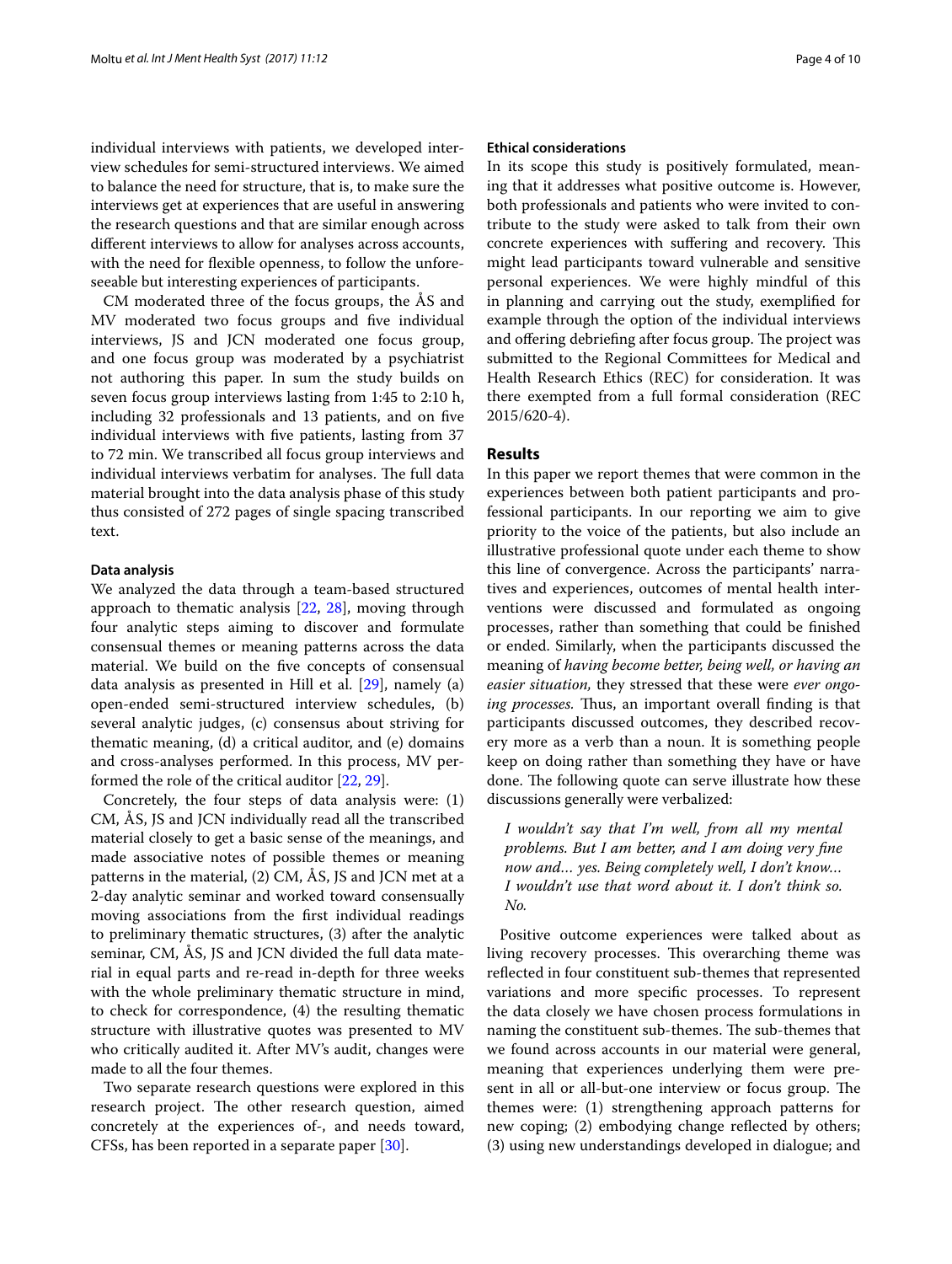(4) integrating a collaborative acceptance. We detail the resulting sub-themes in the following.

### **Strengthening approach patterns for new coping**

In the interviews, participants emphasized how change and improvement is about finding and consolidating ways of handling the distress one may face in one's day to day life. We have called this theme "strengthening approach patterns for new coping" to communicate how this seemed to be an active process where people themselves strive to handle their problems and challenges. That is, both participants with first-person experiences of mental distress and participant therapists highlighted the value of developing new as well as consolidating existing coping strategies. Many of them described this as a demanding process where it is the small things that count. One of them gave for example voice to the gradual aspects of this process:

*Little by little my focus changed, and I changed my point of view and I got better, right. I am more capable of handling challenges that I face, and that is what I mean by getting better.*

An important piece to this process was to keep on trying. All participants discussed the importance of the person's own determination and his or her continued efforts. This quote can illustrate:

*Before I was paralyzed by needing to hit the target spot on… but then I realized that the most important thing for me was just to keep on shooting those arrows, and managing to pick myself up and shoot, and if I hit something that's great, but that I can actually define where I want my arrow to hit. Yes. So. Those kinds of insights… I feel they give me so much coping… and… simply health.*

Similarly, one of the therapists that we interviewed described in the focus group discussion how change and improvement consists of an ongoing process of being in contact with important aspects of his or her life. The following quote serves to illustrate this process:

*To relate to both what is good and what is hard, and that there is more a connection between what's inside and what's outside, that is, what one feels the need for. What one wants to do, what one wants in life. And that one is free to act on that.*

#### **Embodying change reflected by others**

In the experiences of our participants, recovery outcomes and processes seemed highly complex phenomena. Despite relying heavily on one's own efforts and what the person who suffers actually does to handle the distress he

or she faces in his or her own life, our participants simultaneously underscored how these actions unfold within a relational context. In our analyses, we were struck by how important others were, in noticing improvement and positive change, in a way that the suffering person could embody. We labeled the second sub-theme "embodying change reflected by others". Participants emphasized the significance of acknowledging and having faith in feedback from their surroundings, as illustrated by these quotes:

*So, it is those around you who see the positive change first… before you experience it yourself. So maybe it is largely about starting to trust the people around you… that… what they observe is right.*

*Change comes slowly but definitely, but I only see it after the fact, or maybe somebody else sees it before me and only then do I realize that this is something we've been working on over time.*

Participants also discussed the value of input and feedback from significant others in relation to processes they had experienced in therapy. Many had experienced this as a particularly helpful element in treatment, as illustrated in the following two brief quotes emphasizing the meaning of being reminded of their own recovery processes:

*Yes, it is important the therapist keeps reminding you about what is going well. And when you are all the way down, to remind you… what is happening right then and… to make you aware.*

*Well, what I mean a bit is that it is in the good periods, I find it very nice when she reminds me… Because then I tend to go back home and think about what we talked about.*

The therapists we interviewed also emphasized the potential value of having an outsider perspective on processes of improvement and change. As these processes often are made of small, unnoticeable steps, we may need another person's perspective to become aware of our own progression:

*What is very potent in change processes I feel, is just what we have been discussing now, to be able to show to that "then we were there, now we are here—so what is this you have been achieving in the meantime, what change have we achieved together in the meantime". Kind of having that clarified and emphasized.*

An important point, however, is that this is a mutual process where the person also needs to be open to feedback and input. It is not a one-directional process in which the person who is suffering is directed by his or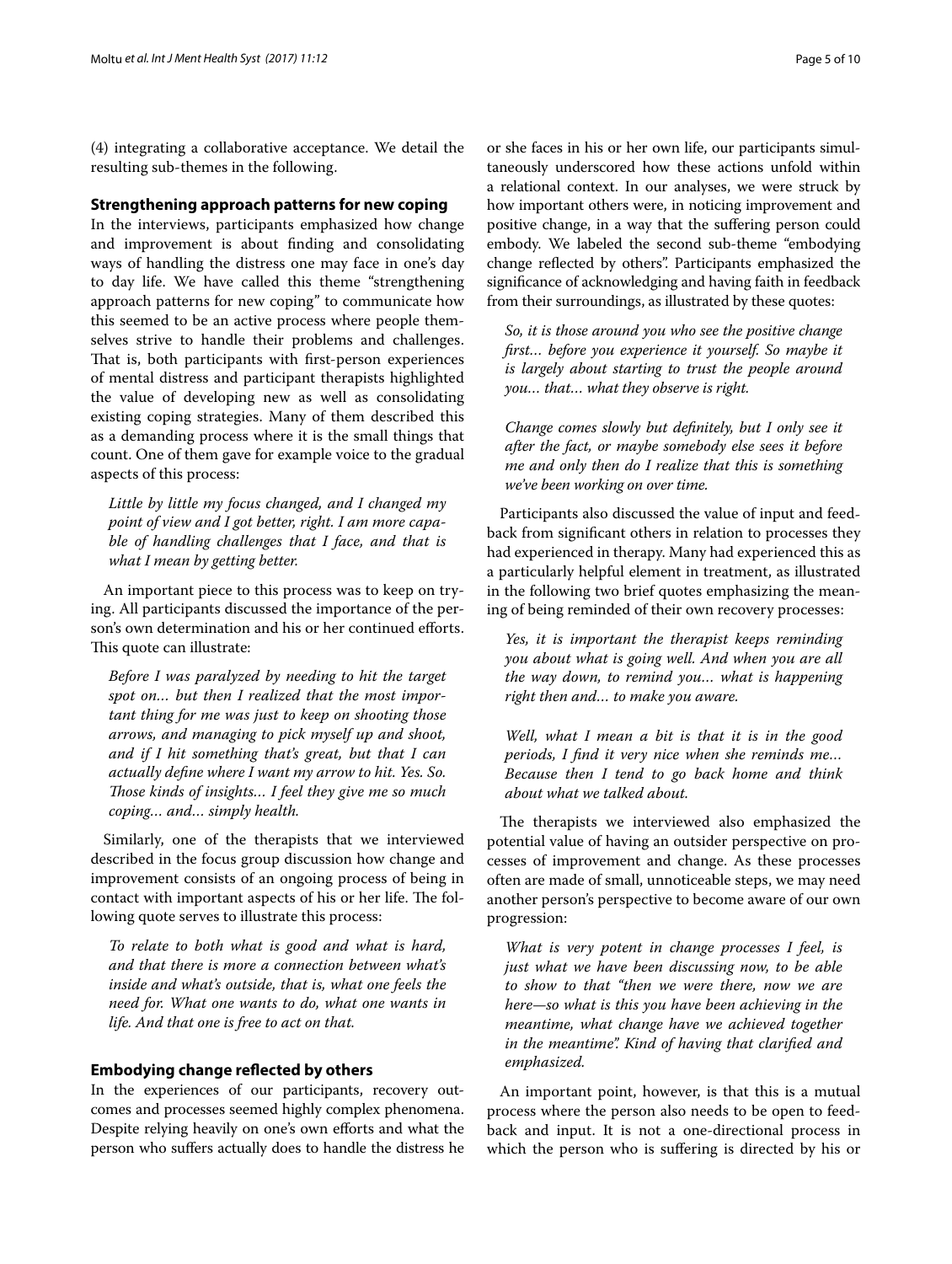her significant others, but a shared process in which processes of approach and trust develop, and open up for other perspectives. One participant explored how this process of detecting change in self through the eyes of others could also be a movement towards creating positive change within herself. She described in the interview how a baby boy in her family had a very catching laughter that had an impact on her inner life and view of herself:

*He has recently learned how to laugh, and when he laughs it's impossible not to be affected by it and feel kind of like "you're adorable" and feel some kind of good feeling inside of you and… That feeling gives me—or I have thought for a long time that I will never have such feelings again, and then I do feel it, and think that "wow, I didn't think this was possible. What else is possible?"*

#### **Using new understandings developed in dialogue**

An important element in recovery processes and outcomes for our participants was the development of new understandings. Understandings, in the context of recovery, could make suffering easier to live with and accept. Understanding seemed to re-establish a point of view from which one could choose whether to act on difficult situations and experiences, rather than being imprisoned by them. In our interviews, both people with first-person experiences of mental distress and participants working as therapists highlighted the interpersonal nature of this kind of self-knowledge. We therefore termed our third theme "using new understandings developed in dialogue". Here is one quote illustrating this sub-theme:

*I very much needed somebody who could help me understand what was going on, and someone I could hold on to. Simply that.*

Participants related these experiences to knowledge cocreated in treatment, which were also collaborative and dialogical in nature. Two quotes serve as illustration:

*When I was describing feelings, for example, right, and frustration and chaos, then he could sketch it up and send it back to me, what is going on and why I react as I react, and where do I need to choose another way instead of going into that tunnel and back home to bed… eh… Just being made aware like that.*

*I have a lot of thoughts that I shouldn't have. That I have been having for 25 years, to be completely honest. I can't get them away. And then I think it helps some to use… like I was saying before, kind of using her (the therapist's) thinking a little bit, sort of. I* 

## *don't know how to explain it, but… It is about managing to turn it around. Turn around the thinking.*

Relational context aside, it seems important in our material that the person struggling with his or her mental distress in the end needed to be the one to put this knowledge to use. As exemplified by the following quote, the agent in this process is he or she who battles the mental illness:

*That it is not just a lot of words, but… with a little help at systematization and to understand, eh… and then I can analyze it, and… do it myself too. And I think that is an important part [leading to positive change]… it feels like I have gotten keys now, and can unlock myself.*

Mirroring the experiences of people with patient experiences, therapist participants also highlighted the process of creating order and new understanding through dialogue as part of recovery, as illustrated by this quote.

*Relate both to the good and the bad, and creating a connection between the inside and the outside world. What do you need, what do you wish for, what do you want from life? And having the possibility to act on that, and not just the other things.. I find the word integration really important.. an integrated person, a developed… a developed sense of health is about being able to let your guard down when it fits, and hold your guard up when that fits, I think… Sharing feelings when that fits, and sometimes holding it in.*

#### **Integrating a collaborative acceptance**

We named the fourth theme "integrating a collaborative acceptance", because all participants highlighted recovery outcomes and processes as stemming from human encounters built on fundamental recognition and acceptance. Recognition provides a way in which collaboration helps bring the person forth. In our sample, participants described these processes independent of specific patient needs or therapist strategies that make up this collaboration on a formal level. The following quote illustrates some of the qualities in this theme:

*It is kind of like you have a therapist who manages to be present with just small things the day when nothing really works for you. And then gee, you might end up with a smile on your face leaving the therapist office, because it's just like… it is okay to relax in sessions. That you are allowed to just be who you are, from time to time.*

While it seemed the process of recognition is what makes the person come forth in recovery processes, rather than surrendering to a patient role or diagnostic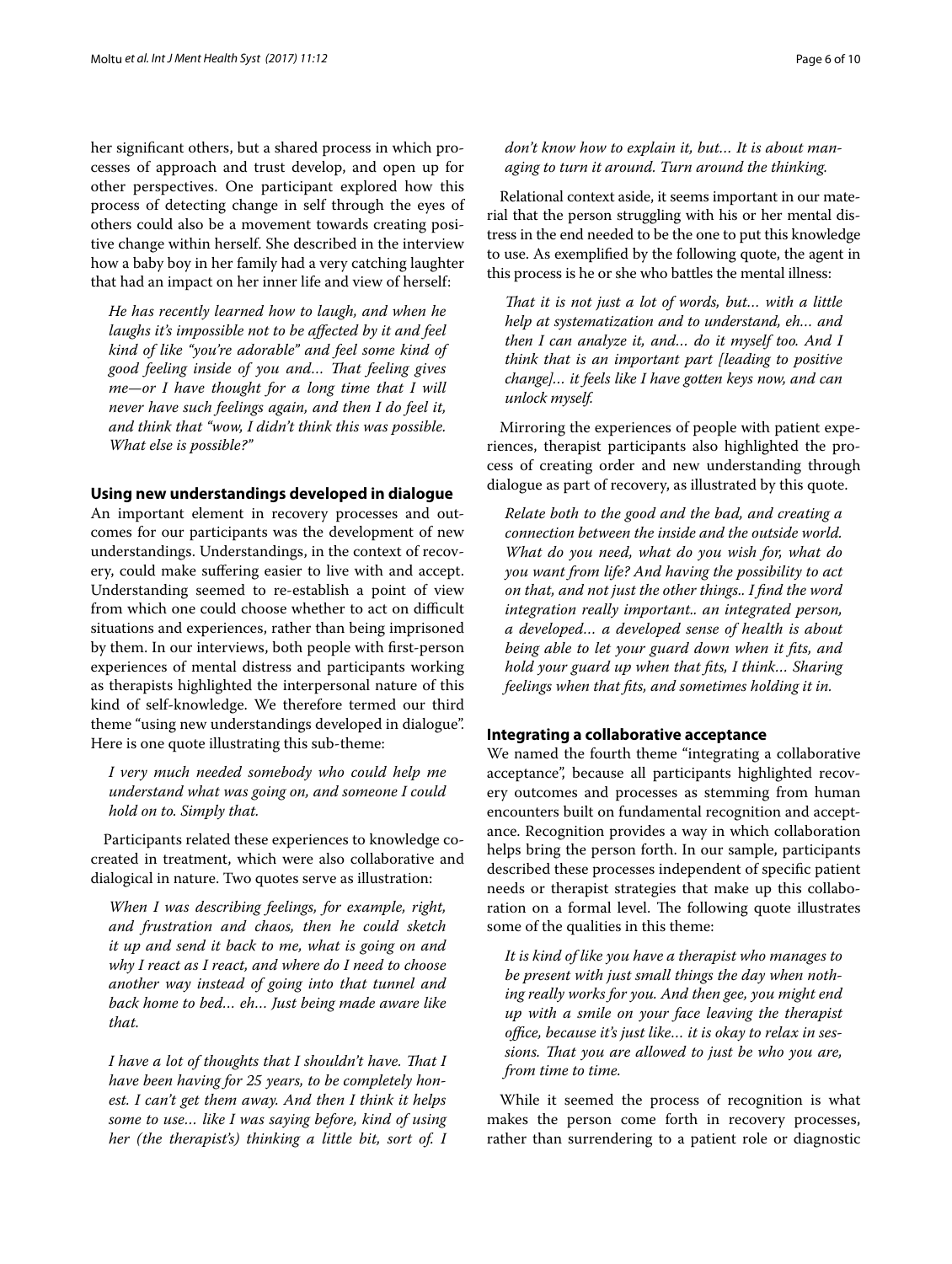category, warm acceptance seemed to be part of the same process. This illustrative quote is from a therapist focus group:

*It is immensely important that the health care provider says, early in the process, that here you can talk about anything, and that here, nothing will be forgotten, or something like that. Here, we don't pass judgements or look down our noses or anything.*

Many of the participants described developing recognition and acceptance as an inherently collaborative process, going on both in actual meetings and between meeting points in the treatment process. Two quotes can illustrate this:

*For me it is about hearing the therapist's voice a little. I sort of hear it afterwards. And it helps me in the things that I shall perform and do. Then I kind of use…*

*If it hadn't worked [treatment] I wouldn't be sitting here today. I simply wouldn't have been here. Hadn't it helped, hadn't here been this one person who would carry hope for me until I was able to carry it for myself… And it is not even that long ago… It is not that many years ago.*

In the experiences of our participants, the processes of recognition and acceptance seemed to build on a fundamental quality of care, being cared for and daring to care for oneself. Both being cared for and taking care of oneself are described in ways that suggest a collaboration, a getting-to-know-me that requires a back-and-forth between the collaborating partners over a period of time. Furthermore, this seemed to strengthen the feeling of not being given up on—instead being recognized, accepted, and mutually cared for. From what many of the participants told us, it occurs that this process was about establishing a groundwork for good outcomes. One therapist quote illustrates a general summary of these discussions:

*… to have been listened to… to have been followed up on, to have been cheered for and… well, yes, been taken seriously.*

#### **Discussion**

This study comprises dual perspectives on experiences of outcomes from people with complex patient experiences and clinicians who work to provide care and treatment for them in the ordinary clinic. One important quality of the results seems to be that every constituent theme understands outcome as ongoing processes for these

people. Moreover, an important relational context or a collaborative process of achieving outcomes is evident in all the reported themes, mirroring the results reported by Klein and Elliott [[13\]](#page-9-5) focusing on life functioning and improved interpersonal relationships. Indeed, selfacceptance, self-understanding, improved interpersonal safety and functioning converge as important descriptors of what constitutes positive outcome both in the existing qualitative studies reported [\[11](#page-9-3), [13](#page-9-5), [14\]](#page-9-6) and in our study. However, a common denominator between our relationally laden themes is the importance of patient agency, that is, doing things rather than being done things to. In this sense, our findings reflect qualities inherent in, in particular, the categories of improved self-understanding, improved self-confidence, and greater self-definition, in the results reported by Connolly and Strupp [\[11](#page-9-3)].

Our findings differ from the study by Binder et al. [[14](#page-9-6)] in that symptoms were very rarely autonomously pointed to by participants when discussing outcome experiences. When prompted in the interviews, the typical response was briefly agreeing to that it was important, then moving on to describing other experiences with more engagement. We think we should be careful in interpreting this, and in any way we should not therefore think that for our participants achieving improved symptomatic states was unimportant. Rather, it seems that symptoms are understood as part of more important phenomena, such as how one functions with family, children, or at work. Function, that is, how one is *doing*, seemed more important than how one was *feeling,* in our material. In this sense, our findings underscore the value of what we may call a social agency [\[31](#page-9-22), [32\]](#page-9-23) for recovery processes and outcomes.

In the recovery literature, a conceptual difference if often explained by contrasting *recovery within* to *recovery from* a mental health problem [\[33](#page-9-24), [34](#page-9-25)]. *Recovery from* refers to understanding mental health suffering within a medical model, as discrete illnesses that display symptoms, and that have their end-point when symptoms are removed. *Recovery within* refers to mental health suffering and illness as parts of experiences that constitute challenges, burdens, obstacles for the person trying to live well, but that health comes from finding meaningful ways of living with, rather than getting rid of, these experiences. In the latter understanding of recovery, end points are less meaningful and symptoms are subordinate to live and living functions [\[35](#page-9-26)].

In concordance with the concept of *recovery within*, an abundant empirical literature builds on the construct *personal recovery*, defined as "a deeply personal, unique process of changing one's attitudes, values, feelings, goals, skills and/or role. It is a way of living a satisfying, hopeful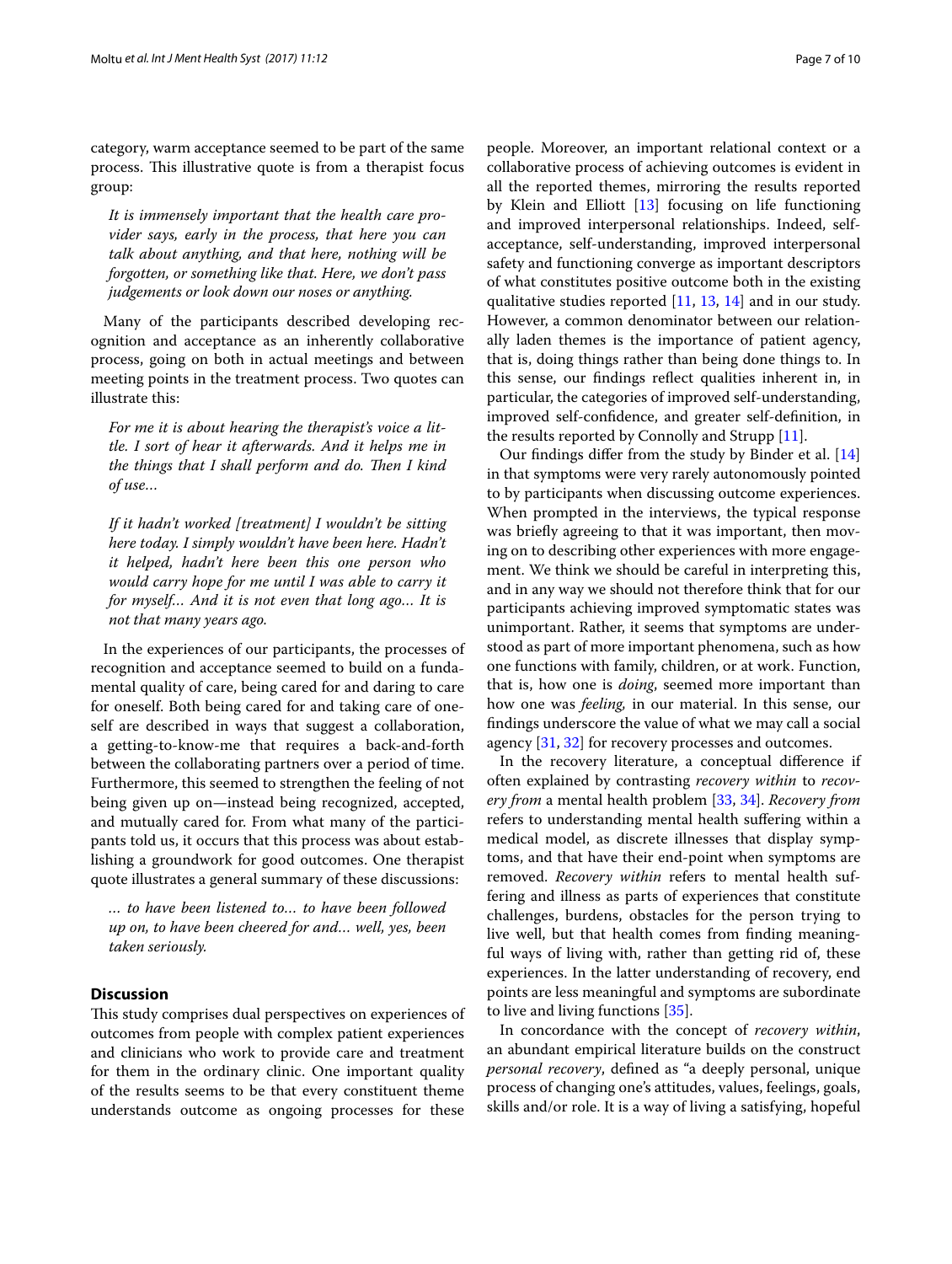and contributing life even with the limitations caused by illness" [\[36\]](#page-9-27). In a systematic review of personal recovery, Leamy et al. [[37\]](#page-9-28) synthesized results from 97 papers and proposed the acronym CHIME, comprising the five general recovery processes of (a) connectedness, (b) hope and optimism, (c) identity, (d) meaning in life and (e) empowerment. They underscored that recovery is an active, individual and unique process. Clearly, our results fit the *recovery within* and *personal recovery* model better than the *recovery from*. One apparent understanding of this is that we deliberately invited people with complex treatment histories and suffering and the people who try to help them, to this study, to understand what positive outcomes are, giving voice to complex personal change narratives.

However, understanding how to integrate this active and unique conceptual understanding of recovery into routine standardized measures of outcome of mental health services remains a priority. A systematic review [[38\]](#page-9-29) found 13 personal recovery measures and evaluated nine for psychometric properties and 12 for conceptual fit with the CHIME [[37\]](#page-9-28) processes. They concluded that no recovery measures could yet be unequivocally be recommended; in particular due to lack of information on feasibility, time to complete, responsiveness, construct validity and criterion validity. Developing routine outcome measures (ROM) that integrate researchers' and providers' needs for standardization with patients' needs for personalization calls for continuous conceptual and empirical efforts. Elsewhere, we have reported empirical and conceptual work to argue that using new technology to conceptualize ROM as dynamic systems of patient self-report for immediate clinical feedback rather than static measures might be one way of moving forward in these efforts [\[30](#page-9-21)].

#### **Implications**

A key finding in our study is that recovery outcomes and processes are experienced as diverse and complex phenomena—both depending on the person's own efforts to promote positive change in his or her life and at the same time being embedded within a relational context. One implication that comes out of this is the importance of developing partnerships that are based on, and closely linked to, the individual's own coping strategies, in working to help these people. A second implication is that if routine outcome monitoring is to be implemented broadly, ways of detecting changes beyond symptom reduction, such as relational functioning, selfunderstanding, and agency need to be integrated into the measures.

#### **Limitations and strengths**

A major strength in the present study is its ability to approach outcomes and processes within a design that builds on a variety of experiences. We have aimed to understand these experiences from both the perspective of clinicians with professional background and from the first-person perspective of those having experienced processes of recovery in the context of battling a mental health problem. Convergence between different perspectives might be considered an indication of conceptual validity of findings. We consider this multiplicity of experiences and point of views as holding potential of allowing the research questions to be approached in new and different ways [\[39,](#page-9-30) [40](#page-9-31)].

A possible limitation to the study is a potential selection bias, arising from the fact that clinicians judged which patients to invite to the study. This could have led the clinicians to invite patients with a particular recovery profile and consequently narrowing the sample. However, efforts were taken to balance this potential bias: The invitation to the study clearly stated that the project aimed to explore a broad range of experiences. We can think of now overt incentives for clinicians to bias their selection to any particular kind of patient.

#### **Researcher reflexivity**

A limitation of the present study is that all participants are drawn from the same region that the researchers work. The researchers' clinical profile might have been known to participants, or the participants might have shared cultural affiliations that made the sample more homogenous than beneficial to an explorative study. One effort to counter this potential bias is our inclusion of a reference focus group from another institution in a different part of the country. Moreover, although care has been taken to work reflexively [\[41](#page-9-32), [42\]](#page-9-33) in carrying out this study, the researchers' professional interest will have had an impact on how interviews were performed. We have worked to balance potential biases by including a critical auditor to the analyses who had not been part of data collection and early analyses. Moreover, we have explicitly worked in group based analysis to make explicit potential blind spots of each researcher.

To increase the credibility of the results we have worked to present the study with a high degree of transparency in describing the involved researchers and study settings, detailing the concrete steps of the study, and providing a fair amount of illustrative quotes to give the reader a chance to follow analyses. With these undertakings we aimed to establish grounds for readers to evaluate the trustworthiness [\[43](#page-9-34)] of the results.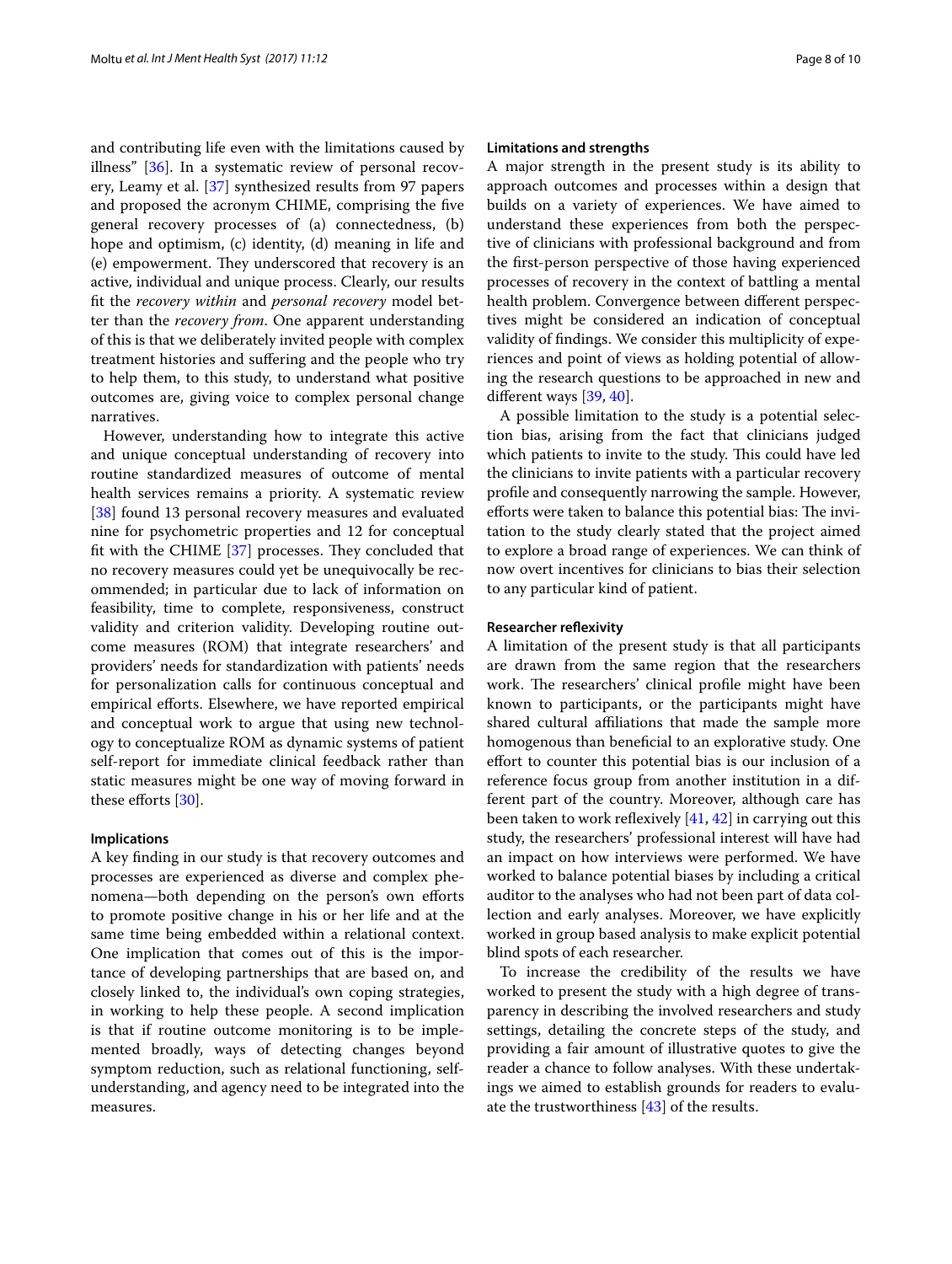One solution to limitations coming from the situatedness of the study and the researchers could be if similar research questions could be addressed by different researchers in different context with a similar sample of participants.

#### **Conclusion**

In this qualitative study of 50 persons' perspectives on recovery processes and outcomes, we found the following four themes when analyzing their points of view on what constitutes improvement and positive change: (1) strengthening approach patterns for new coping; (2) embodying change reflected by others; (3) using new understandings developed in dialogue; and (4) integrating collaborative acceptance. If outcomes monitoring is to become an integral part of routine practice, it might be beneficial to integrate an understanding of outcomes as ongoing processes of recovery into these systems.

#### **Abbreviations**

ROM: routine outcome monitoring; CFS: clinical feedback systems.

#### **Authors' contributions**

CM collected data in multiple focus groups and was responsible for the data analyses. JS collected data from one focus group and contributed to data analysis in analytic workshops. JCN collected data from one focus group and contributed to data analysis in analytic workshops. ÅS collected data from two focus groups and multiple individual interviews and contributed to data analysis in analytic workshops. MV collected data from two focus groups and multiple individual interviews and audited the analytic process. All authors read and approved the final manuscript.

#### **Author details**

<sup>1</sup> Department of Psychiatry, District General Hospital of Førde, Førde, Norway.<br><sup>2</sup> Department of Clinical Psychology, University of Bergen, Bergen, Norway.<br><sup>3</sup> Division of Mental Health and Addictions, Oslo University Ho Norway.

#### **Acknowledgements**

The authors wish to thank participants for their contribution to the study.

#### **Competing interests**

The authors declare that they have no competing interests.

#### **Availability of data and materials**

The datasets during and/or analysed during the current study available from the corresponding author on reasonable request, until 31.12.2018.

#### **Ethics approval and consent to participate**

All participants took part in the study through a fully informed consent. The project was submitted to the Regional Committees for Medical and Health Research Ethics (REC) for consideration. It was there exempted from a full formal consideration (REC 2015/620-4).

#### **Funding**

The District General Hospital of Førde, Førde, Norway, has funded this study through the first author's researcher position at the hospital. The hospital has no influence over data collection, data analysis, or publication of results.

#### **Appendix**

See Table [1.](#page-8-3)

## <span id="page-8-3"></span>**Table 1 Sample characteristics**

|                                          | Variable                                 | <b>Frequency</b>         |
|------------------------------------------|------------------------------------------|--------------------------|
| Clinicans                                |                                          |                          |
| Sex                                      | Male                                     | 10                       |
|                                          | Female                                   | 22                       |
| Age (years)                              | $20 - 40$                                | $\overline{4}$           |
|                                          | $41 - 60$                                | 28                       |
| Years practicing                         | >5                                       | $\overline{\phantom{a}}$ |
|                                          | $6 - 15$                                 | 17                       |
|                                          | $16 - 30$                                | 13                       |
| Type of clinician                        | Clinical specialist psycholo-<br>gist    | 3                        |
|                                          | Resident psychologist                    | $\overline{4}$           |
|                                          | Psychiatrist                             | 5                        |
|                                          | Resident doctor                          | 1                        |
|                                          | Specialized psychiatric nurse            | 15                       |
|                                          | Specialized psychiatric social<br>worker | $\overline{4}$           |
| Patients                                 |                                          |                          |
| Sex                                      | Male                                     | 7                        |
|                                          | Female                                   | 11                       |
| Age (years)                              | $20 - 40$                                | 8                        |
|                                          | $41 - 60$                                | 9                        |
|                                          | $61 - 80$                                | 1                        |
| Years experience with<br>being a patient | $6 - 10$                                 | 7                        |
|                                          | $11 - 20$                                | 6                        |
|                                          | $21 - 30$                                | $\overline{4}$           |
|                                          | $31 - 40$                                | 1                        |
|                                          |                                          |                          |

Received: 7 October 2016 Accepted: 6 January 2017 Published online: 14 January 2017

#### **References**

- <span id="page-8-0"></span>1. Bowens M, Cooper M. Development of a client feedback tool: a qualitative study of therapists' experiences of using the Therapy Personalisation Forms. Eur J Psychother Couns. 2012;14(1):47–62.
- 2. Carlier IVE, Meuldijk D, Van Vliet IM, Van Fenema E, Van der Wee NJA, Zitman FG. Routine outcome monitoring and feedback on physical or mental health status: evidence and theory. J Eval Clin Pract. 2012;18:104–10.
- 3. de Jong K, van Sluis P, Nugter MA, Heiser WJ, Spinhoven P. Understanding the differential impact of outcome monitoring: therapist variables that moderate feedback effects in a randomized clinical trial. Psychother Res. 2012;22(4):464–74.
- 4. Boswell JF, Kraus DR, Miller SD, Lambert MJ. Implementing routine outcome monitoring in clinical practice: benefits, challenges, and solutions. Psychother Res. 2015;25(1):6–19.
- 5. Lambert MJ, Cattani K. Practice-friendly research review: collaboration in routine care. J Clin Psychol. 2012;68(2):209–20.
- <span id="page-8-2"></span>6. Lambert MJ. Prevention of treatment failure. The use of measuring, monitoring, and feedback in clinical practice. Washington: American Psychological Association; 2010.
- <span id="page-8-1"></span>7. Lambert MJ, Shimokawa K. Collecting client feedback. Psychotherapy. 2011;48(1):72–9.